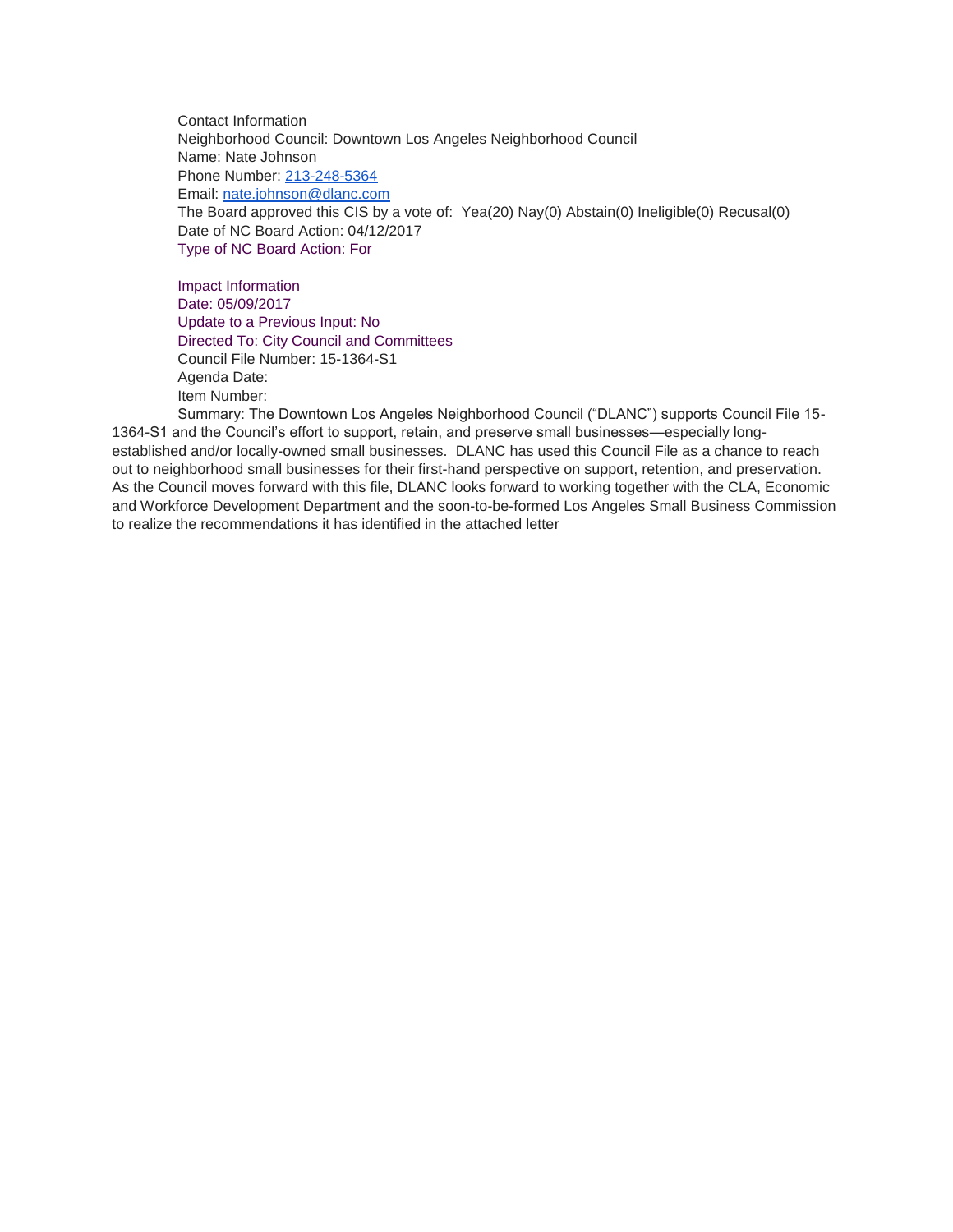

April 12, 2017 Council File 15-1364-S1

Honorable City Council c/o Office of the City Clerk Los Angeles City Hall 200 North Spring Street, Room 395 Los Angeles, CA 90012

Dear Honorable Members,

The Downtown Los Angeles Neighborhood Council ("DLANC") requests that the following Community Impact Statement be added to Council File 15-1364-S1 in support of the Council's effort to support, retain, and preserve small businesses—especially long-established and/or locally-owned businesses—in Downtown LA.

DLANC strongly supports the City's commitment to providing effective support services and incentives for small businesses, and greatly appreciates the opportunity to provide its input regarding Downtown LA. DLANC believes that small businesses are essential to the diverse character of its neighborhood. While Downtown LA has experienced unprecedented growth and development in recent years, that influx of wealth and people can put small businesses under incredible stress in often-unforeseen ways. DLANC has used this Council File as a chance to reach out to neighborhood small businesses for their first-hand perspective on support, retention, and preservation. As the Council moves forward with this file, DLANC looks forward to working together with the CLA, Economic and Workforce Development Department and the soon-to-be-formed Los Angeles Small Business Commission to realize the recommendations it has identified below. We hope that our collective insight and advice can provide real value to the resulting report and policy responses.

In response to this Council file, DLANC members have invested considerable time and energy talking with small businesses in Downtown LA and collecting their concerns. Many of the issues and recommendations below are interconnected, though some obviously have more significance than others. While the priority of order may change from business owner to business owner, DLANC has tried to organize the following issues in terms of importance to our stakeholders.

1. **Centralized Permitting Services**: We regularly heard from our neighborhood small businesses that the City must work toward providing a clear, centralized system of access to City and area services, especially streamlined permitting. Throughout Downtown LA, prospective small business owners are regularly held up for two to three years on permitting issues that could be resolved through centralized administration. Even if the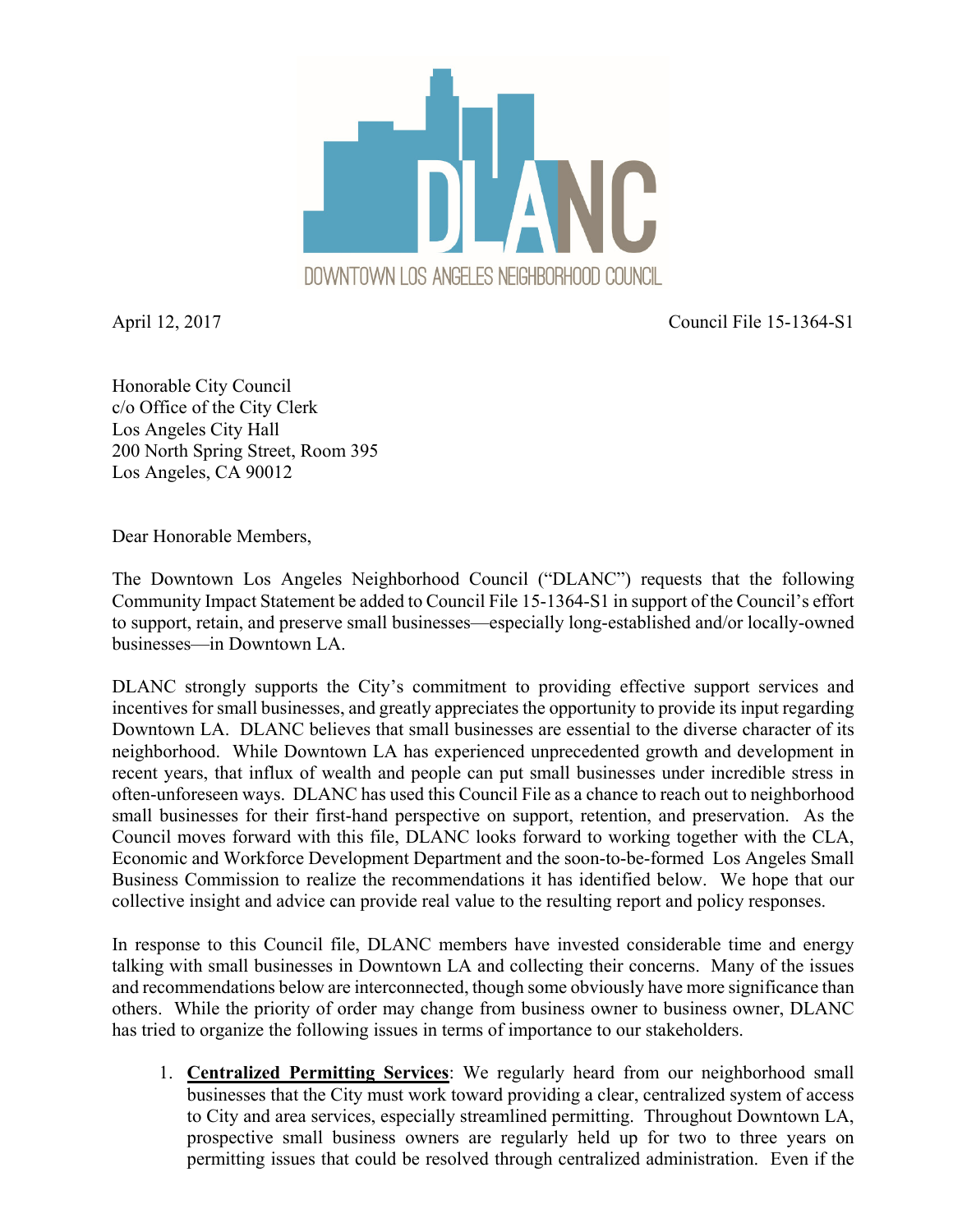City does not set up one, single clearinghouse for small business permits, it must establish better lines of communications between the different permitting bodies.

- 2. **Safety**: Many storefronts in Downtown LA report regular instances of property theft, threats of bodily harm, and other crimes. Oftentimes, the crimes are relatively minor, which limits the responsiveness of the Los Angeles Police Department. And while the Downtown Business Improvements Districts offer crucial security support to member businesses, their services do not cover all businesses and all types of crime. In many circumstances, small business owners have no one to contact for reprieve. The City should establish an alternate system for responding to small business owners impacted by crime.
- 3. **Parking**: A number of small business owners in Downtown LA have expressed serious concerns about the parking situation. Not only is parking limited in Downtown LA by the sheer number of people and cars, the recent explosion of construction and development has further impeded on parking access for small businesses. While some parts of Downtown LA are readily-accessible by public transit, many parts of our neighborhood are not. The lack of parking can be fatal to small businesses. DLANC recommends the City consider utilizing City-owned properties for small business parking, as well as providing priority parking or setting off a percentage of parking spots for small businesses.
- 4. **Community Building**: To support our small businesses, the City (potentially through DLANC) could invest in social events and other community-building exercises to facilitate relationships and communication among small business owners. Ideally, these events would allow for exchanges of best practices, or even presentations by sister cities on effective small business support and retention programs. Oftentimes, starting a small business in Downtown LA can feel like a lonely exercise. It does not have to be that way.
- 5. **Interruption Funding**: As Downtown LA continues its rapid growth, the City should continue to be mindful of the consequences of construction and development on small businesses. DLANC appreciates the creation of the "Interruption Fund" for businesses in Little Tokyo affected by Metro construction, but those funds are not available to many Downtown LA small businesses. In particular, DLANC is extremely concerned about the effect the impending 110-N/6th Street closure will have on small businesses. The City should strongly consider expanding the reach of the Interruption Fund to support all small businesses significantly affected by public construction.
- 6. **Incentives and Designations**: DLANC also believes the City could implement a more effective system of incentives and special designations to support small businesses. Some Downtown LA small businesses are considering the viability of an "OGLA" designation for long-established and locally-owned small businesses, akin to cultural-historical designations. Further, DLANC recommends the City re-evaluate its definition of "small business" in its incentive programs to better emphasize "long-established" and/or "locallyowned" small businesses. DLANC also believes the City should provide incentives to small businesses to encourage "social responsibility," especially related to offering public green space and supporting our homeless stakeholders. This could even include incentives to property owners to fill vacant properties, as empty store fronts directly undermine the small business environment in Downtown.